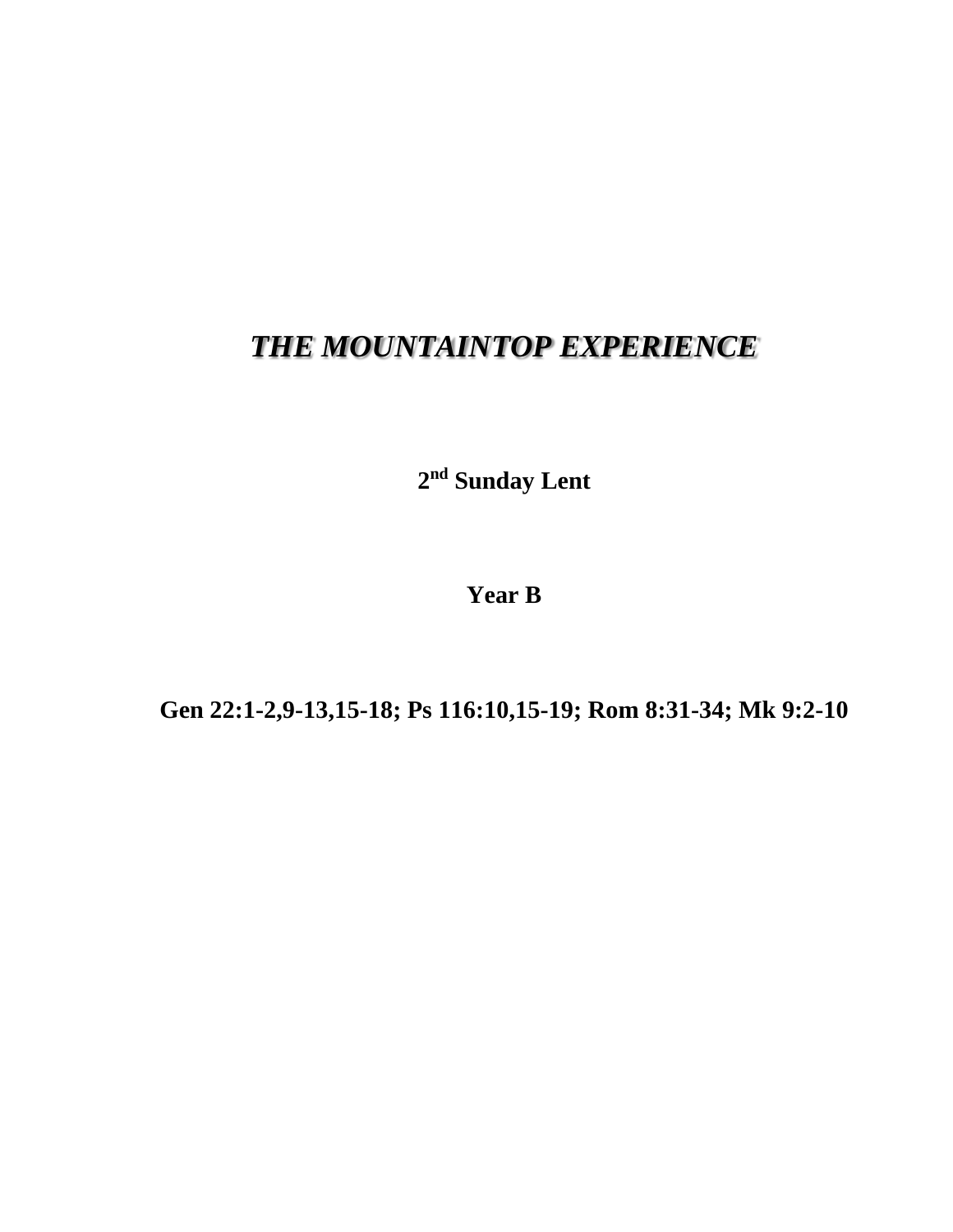**One of the most famous mountaintop experiences of our time was that of the Reverend Martin Luther King, Jr. We don't know exactly when and where he had it, but he spoke about it in his prophetic Mountaintop Speech made in Memphis on the 3rd of April, 1968. As it turned out, that speech was to be his last because the following day he was stopped by an assassin's bullet. His Mountaintop Speech ended with these words:**

**"***Well, I don't know what will happen now. We've got some difficult days ahead. But it doesn't matter with me now...because I've been to the mountaintop. And I don't mind. Like anybody, I would like to live a long life. Longevity has its place. But I'm not concerned about that now. I just want to do God's will. And He's allowed me to go up to the mountain. And I've looked over. And I've seen the promised land....***"**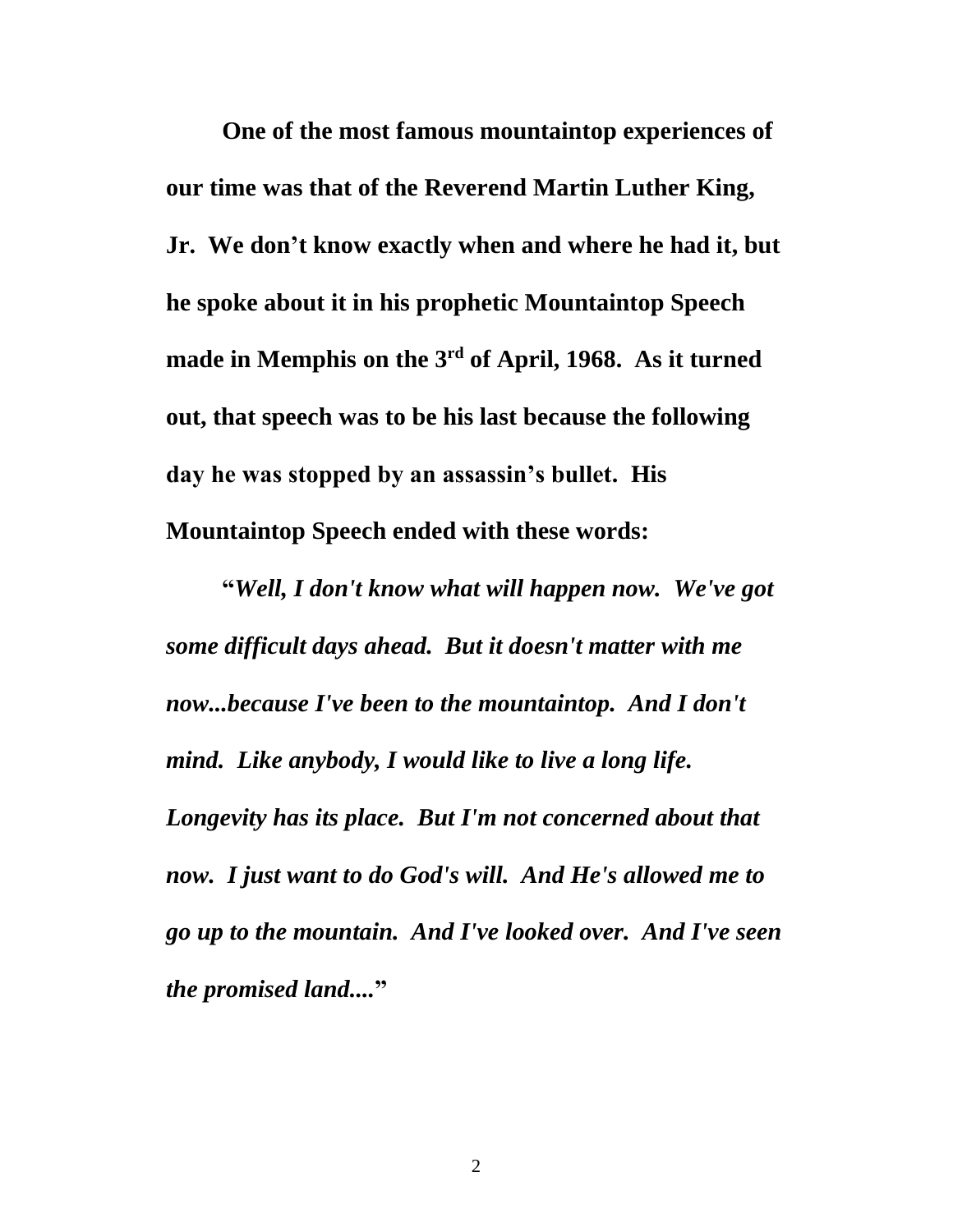**We can only imagine what would have become of the followers of Martin Luther King and the Civil Rights Movement if King had died without making that speech. Maybe he would have gone down in history as just another disillusioned dreamer. Maybe his followers would have suffered a loss of faith in the cause for which MLK lived and died. Maybe they would have given up on the Civil Rights Movement and the Dream. But that speech made all the difference. It prepared them for the trauma that was soon to come. It assured them that Rev. King was not simply a victim of circumstance but that his death was somehow part of God's plan in the long struggle for equality.**

**King compared his situation to that of Moses who was appointed by God to lead the Israelites from slavery in Egypt to the Promised Land. After a lifetime of faithful service as leader of God's people in their long journey**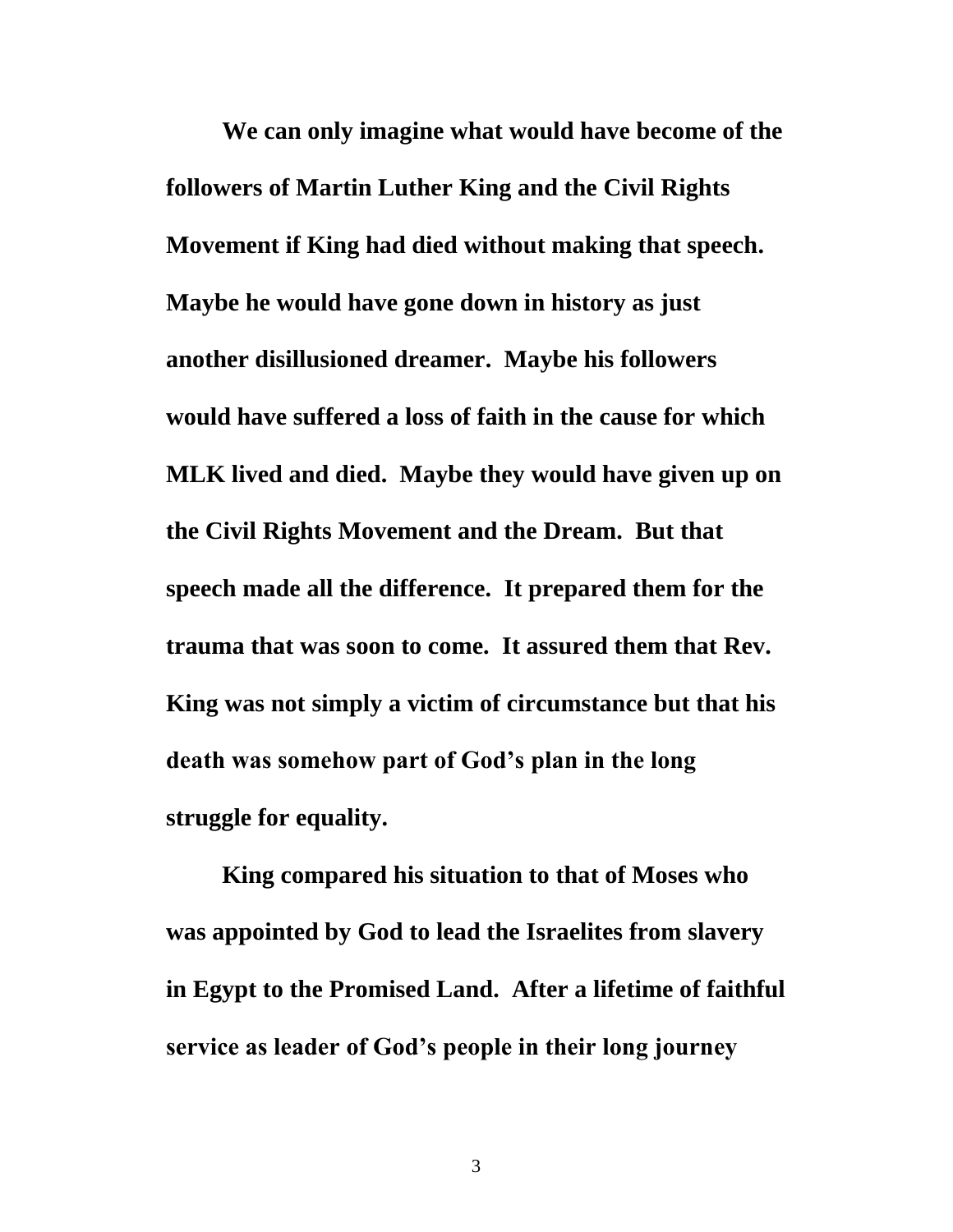**through the desert, Moses himself would die without reaching the Promised Land. That such a selfless and committed leader, who had spent himself in the cause of liberation, should fail to reach it himself, seems incomprehensible to us; but that appears to be a regular pattern in the mystery of God's design. Now, in order to help Moses and his people bear the shock and the consequential crisis of faith this would generate, God led Moses up Mount Nebo, and there on the mountaintop, God granted him a preview of the Promised Land and its glory. With that, Moses was reassured that God was still being faithful to His promise, and the people were reassured that Moses was indeed the man of God that he claimed to be.**

**Something similar is happening on the Mount of the Transfiguration in today's gospel. James and John had followed Jesus because they wanted special seats at his** 

4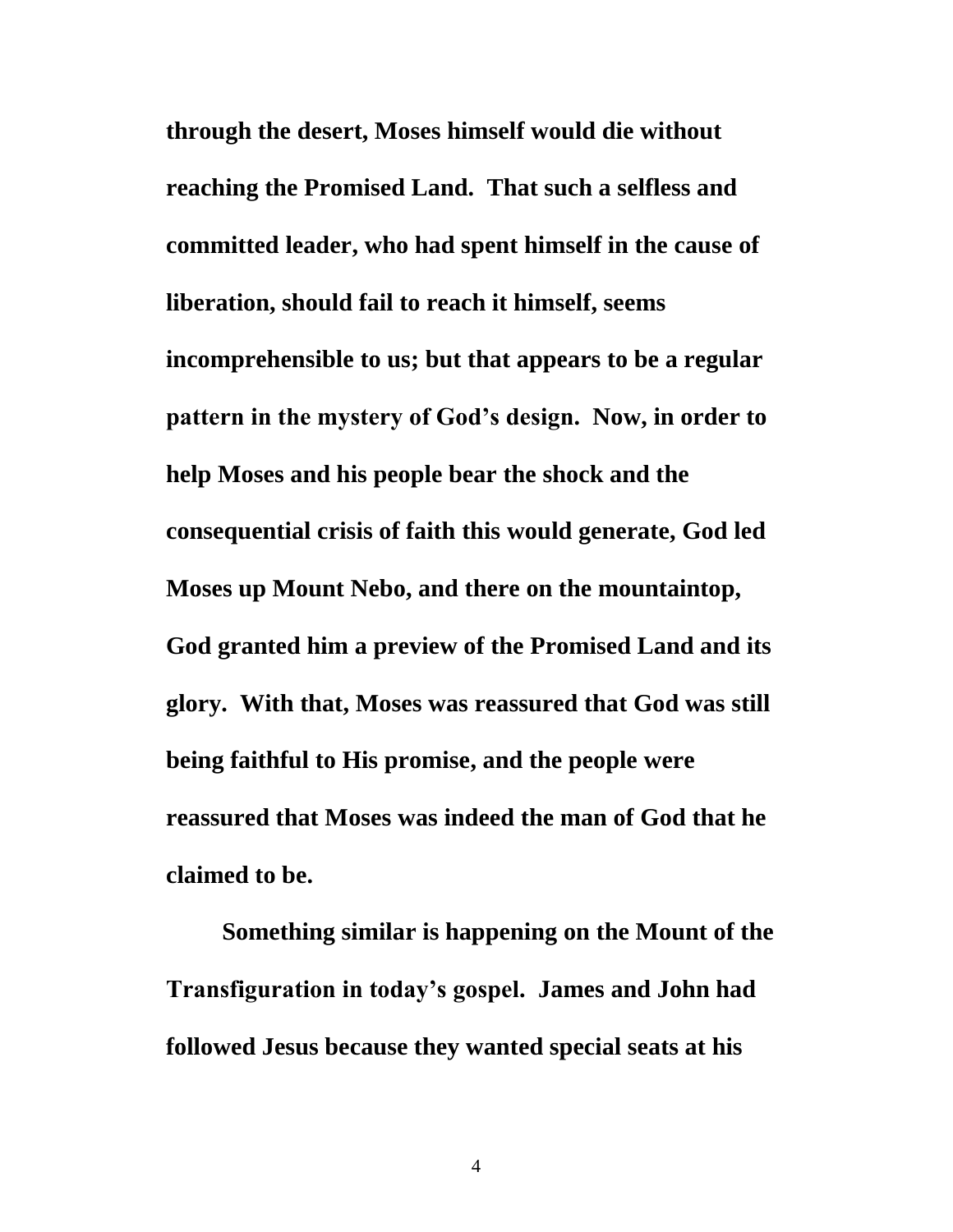**right hand and at his left [Mk 10:37]. Peter wanted to know what he would get since he had left everything to follow Jesus [Mk 10:28]. These were men who believed that the fact that Jesus was the Messiah was going to translate into visible, tangible dividends in this life both for Jesus and for them, his followers. If Jesus had not prepared them beforehand by giving them a glimpse into the heavenly glory that was His and theirs at the end of their journey of faith, they would have been even the more devastated by the shock of Jesus' shameful death as a public criminal. Just as the Mountaintop Speech prepared Martin Luther King and his followers, and the mountaintop experience on Mount Nebo prepared Moses and the Israelites, so the Transfiguration prepared Jesus and his special assistants for the trauma that was soon to come.**

**Many of us spend our daily lives in the valley of toil and hardship. We feel abandoned by God and begin to** 

5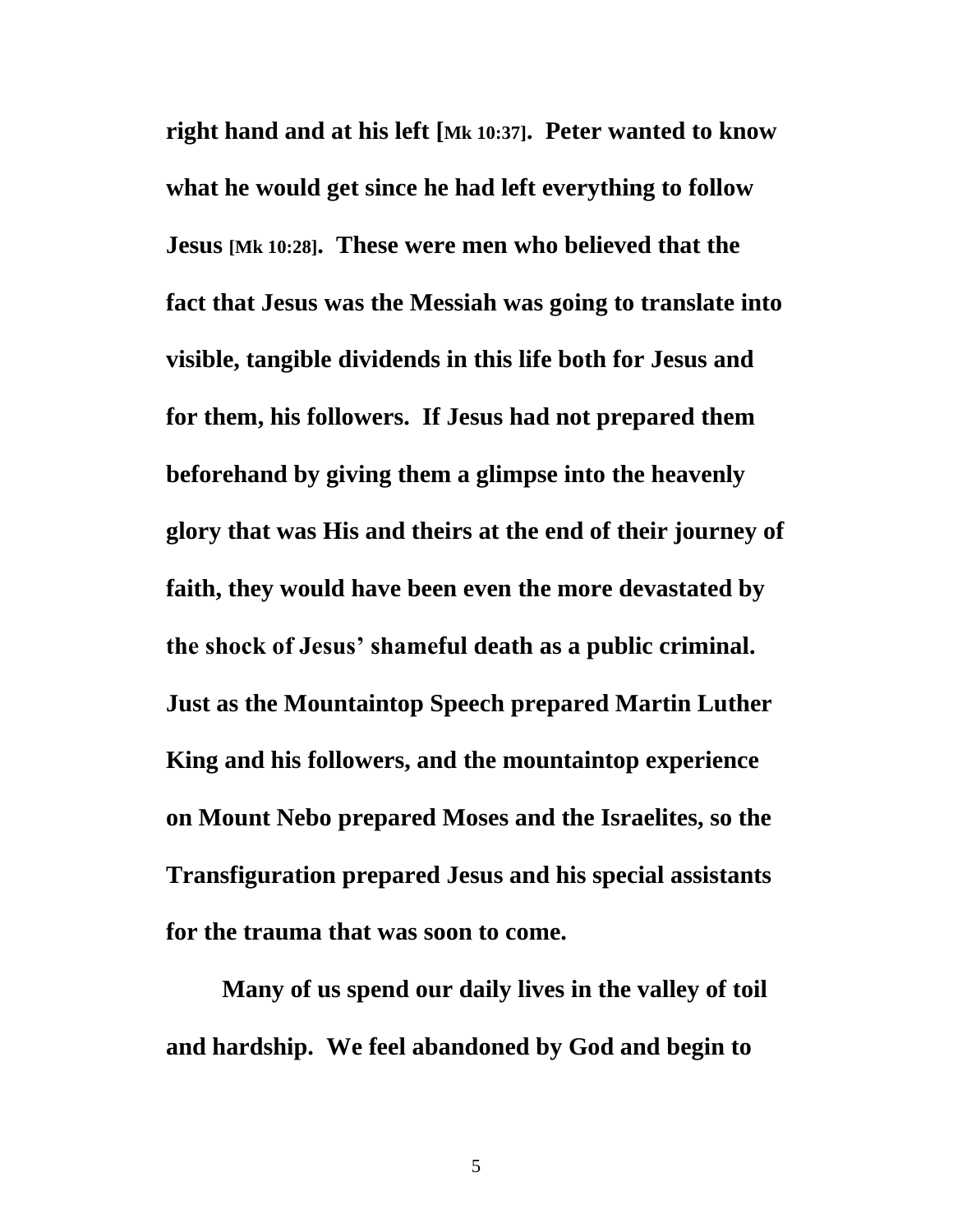**doubt our faith and its promises. If we remain close to Jesus during this season of Lent, one mountaintop experience is all that we may need, and our doubts and fears will turn into blessed assurance…all because our eyes have seen the glory of the Lord—our own future glory.**

**Allow me to relate to you my own Mountaintop Experience. The establishment and management of a prison ministry in the Chattanooga Deanery was possibly the most daunting challenge of my life. To say I've been at times overcome by frustration is an understatement. Obstacle after obstacle, coupled with disappointment after disappointment in prison officials and inmates, I just could not see the light at the end of the tunnel…any vision of the Promised Land was blurred beyond recognition.**

**Then I encountered an inmate awaiting federal trial. Fr. Miguel and I conducted the first mass ever celebrated** 

6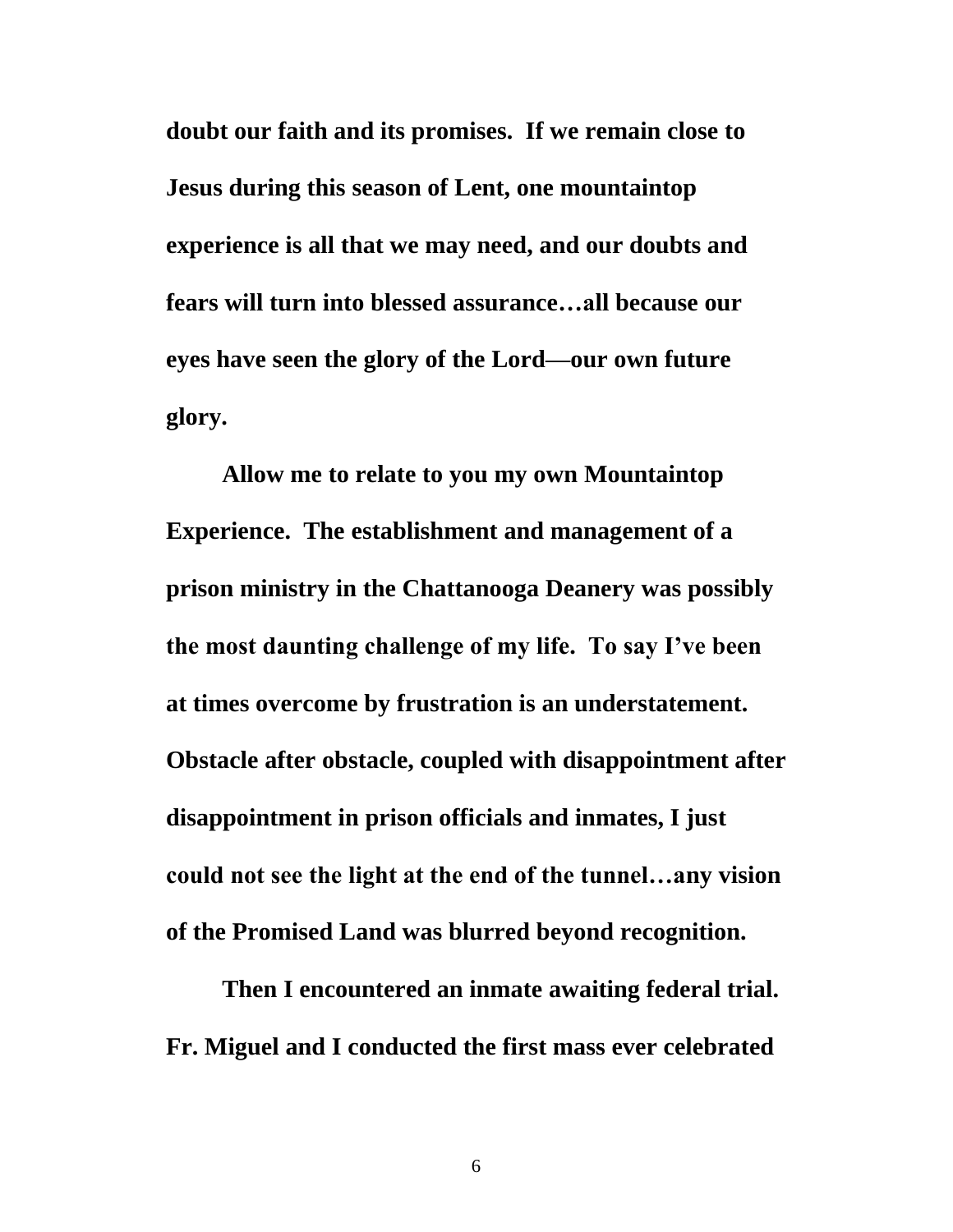**at Silverdale Prison…our only communicant being Gary Salles, that federal inmate, now convicted, awaiting sentencing. He was sent to the federal prison in Butner, NC, to serve 11 years. Gary had a massive conversion, a Damascus Road experience, at that mass said for him. Within his first year at Butner, he formed a Catholic Congregation among the federal prisoners which, over time, grew to 80 strong contenders for the Faith. He brought inmate after inmate into the Church year after year. Being musically talented, he formed and led a schola which sang at every monthly mass and every weekly Holy Communion Service. When the Bishop of the Diocese of Raleigh visited the prison for the first time to say mass, he was exhilarated by what he saw and heard. As a result, he asked the Franciscans in his Diocese to minister to the prison on a regular basis.**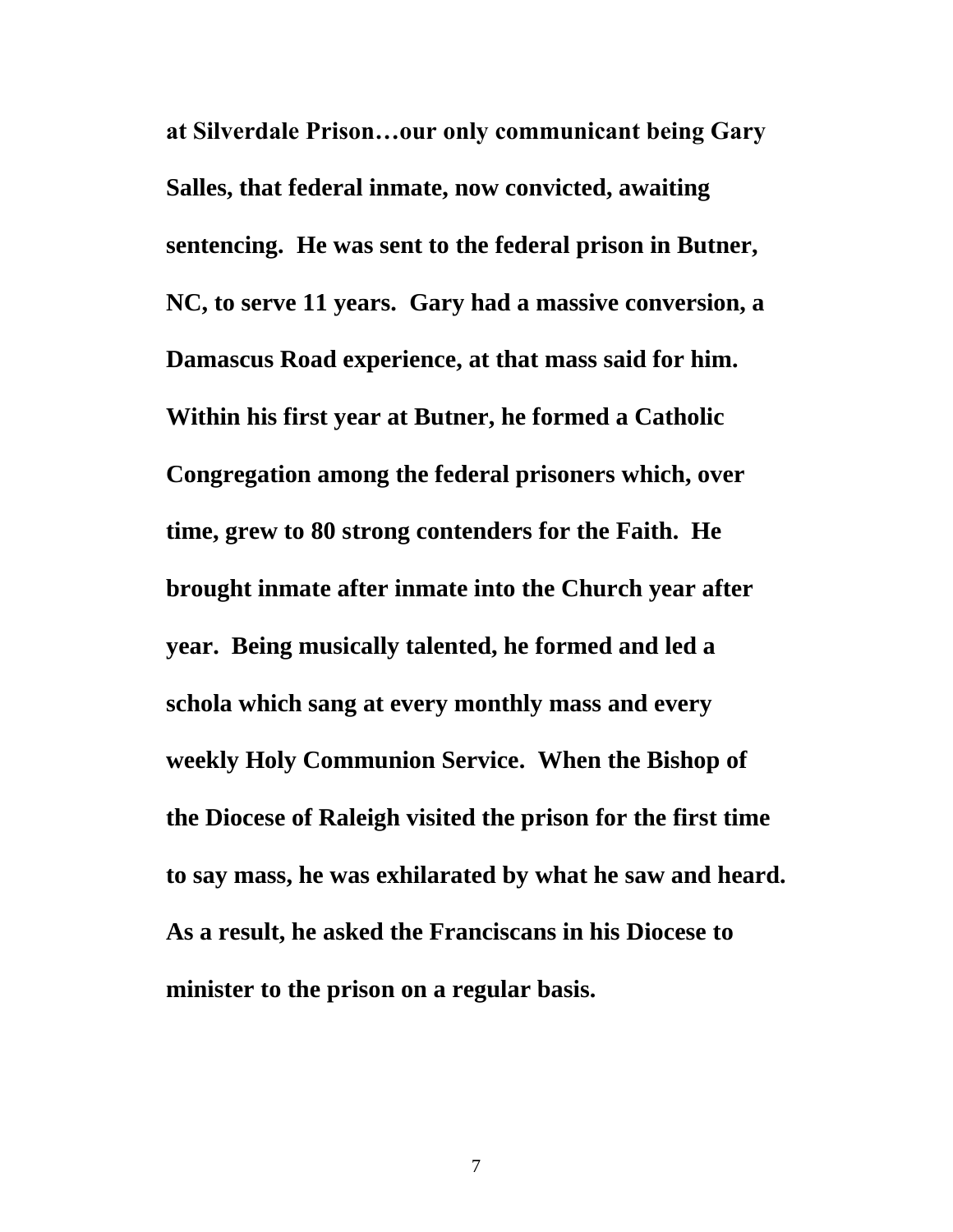**Gary Salles became my "poster child" for the prison ministry…and he offered me a Mountaintop Experience that prepared me for the hardships that I knew I would continue to encounter in this challenging ministry.**

**The Sunday before Lent, 2015, we lost Gary. He'd been very sick and finally succumbed to his illness some five years before his release from prison. His mark on me and on my prison ministry is indelibly etched. I pray for the repose of his soul…will forever remember him…and will always call upon the Mountaintop Experience he gave me for encouragement and purpose.**

**And finally, back to the Gospel reading: the custom of reading today's Gospel near the beginning of Lent may have come from an ancient Tradition which held that the Transfiguration of Jesus took place forty days before Good Friday. The three disciples who witnessed the Mystery of the Transfiguration could not fully understand**